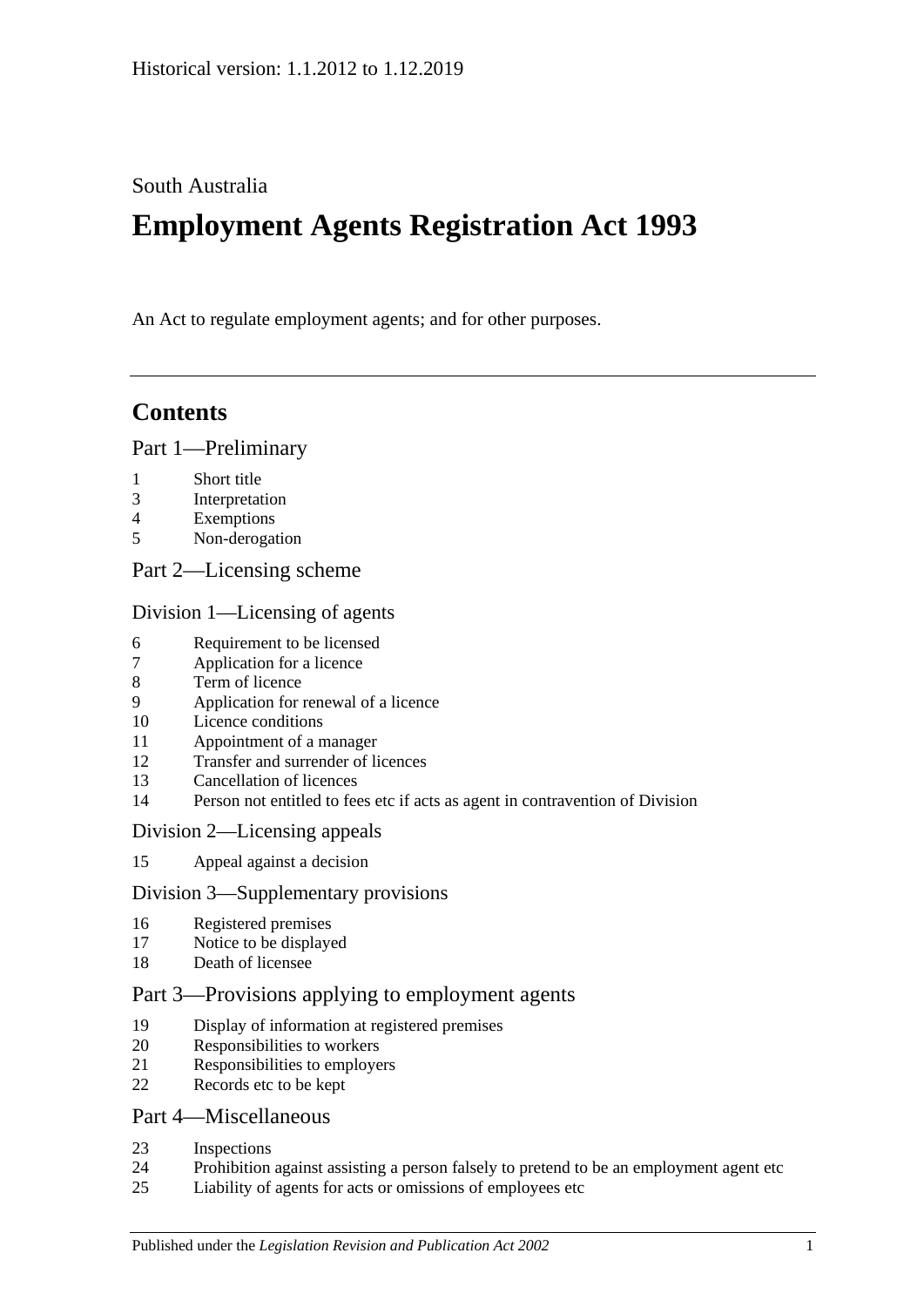- 26 [False or misleading information](#page-13-0)
- 28 [Commencement of prosecutions](#page-13-1)
- 29 [Delegation by Director](#page-13-2)
- 30 [Regulations](#page-13-3)
- 31 [Transitional provisions](#page-14-0)

[Legislative history](#page-15-0)

[Appendix—Divisional penalties and expiation fees](#page-16-0)

### <span id="page-1-0"></span>**The Parliament of South Australia enacts as follows:**

### **Part 1—Preliminary**

#### <span id="page-1-1"></span>**1—Short title**

This Act may be cited as the *Employment Agents Registration Act 1993*.

#### <span id="page-1-2"></span>**3—Interpretation**

In this Act, unless the contrary intention appears—

*the Director* means—

- (a) the person for the time being holding, or acting in, the office of the Chief Executive Officer of the Department of the Minister to whom the administration of this Act is committed; or
- (b) any other person directed by the Minister to exercise the powers of the Director under this Act;

*employer* means a person by whom a worker is employed under an employment contract, or for whom work is done by a worker under an employment contract;

*employment* means work done under an employment contract;

*employment agent* means a person who, for monetary or other consideration, carries on the business of—

- (a) procuring workers for persons who desire to employ or engage others in any kind of work; or
- (b) procuring employment for persons who desire to be employed or engaged by others in any kind of work,

but does not include—

- (c) a charitable or benevolent organisation which carries on any such activity on a non-profit basis; or
- (d) an organisation or association of a class excluded from this definition by the regulations;

#### *employment contract* means—

(a) a contract of service under which one person (the worker) is employed by another (the employer); or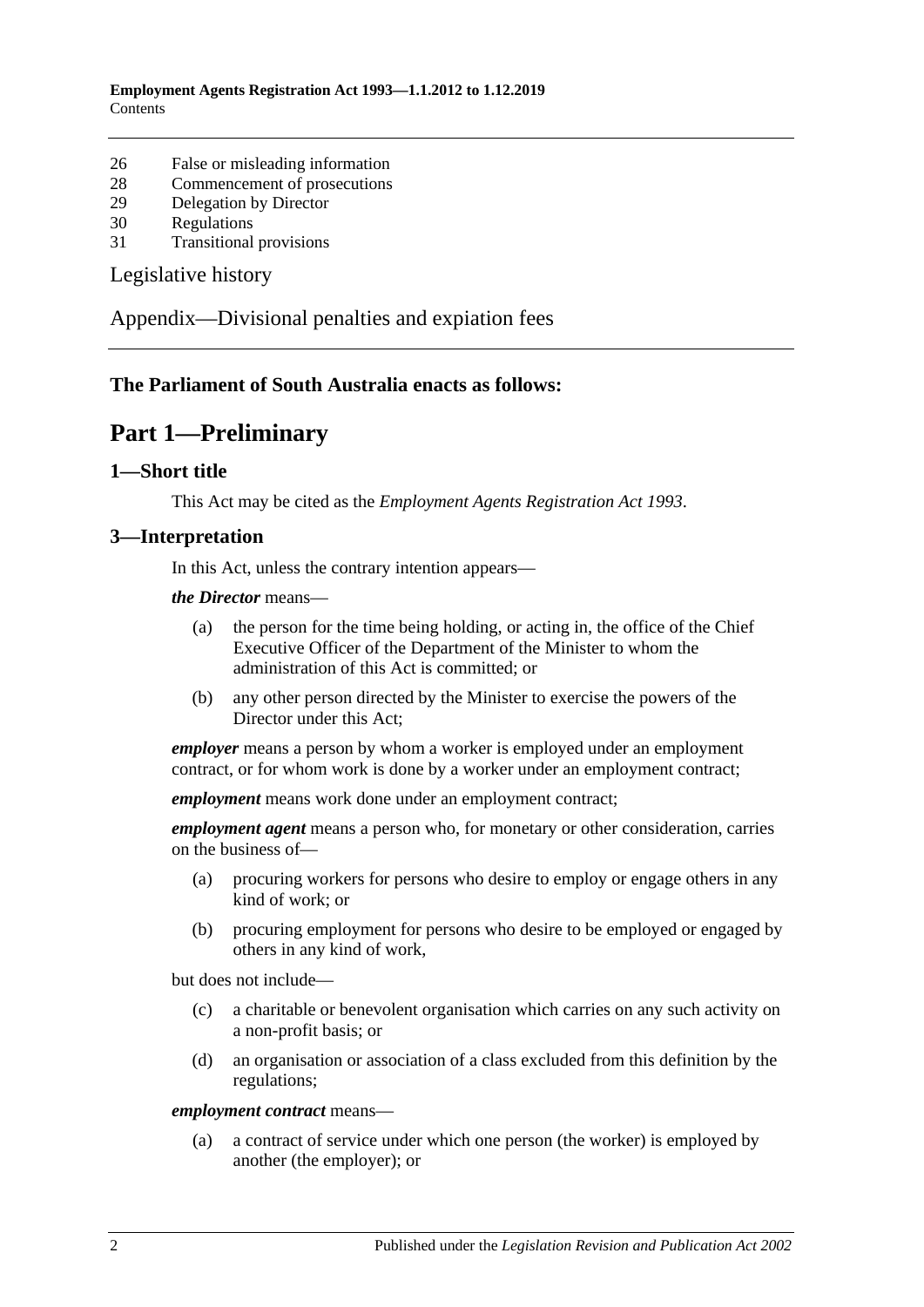- (b) a contract, arrangement or understanding (not being a contract of service) under which one person (the worker) is engaged by another (the employer) to perform remunerated work for the employer, other than where—
	- (i) the work is ancillary to—
		- (A) the supply of goods by the person performing the work; or
		- (B) the use of goods that are the property of the person performing the work; or
		- (C) the conveyance of goods by means of a vehicle provided by a person other than the employer; or
	- (ii) the contract, arrangement or understanding is of a class excluded from this definition by the regulations;

*fee* includes any remuneration, commission or other consideration;

*inspector* means an inspector appointed under the *[Industrial Relations Act \(S.A.\)](http://www.legislation.sa.gov.au/index.aspx?action=legref&type=act&legtitle=Industrial%20Relations%20Act%20(S.A.)%201972) 1972*;

*licence* means a licence under this Act;

*manager* means a person nominated under this Act to be the manager of a business carried on by an employment agent;

*registered premises* means premises under [section](#page-8-1) 16;

*worker* means a natural person by whom work is performed under an employment contract.

#### **Note—**

For definition of divisional penalties (and divisional expiation fees) see Appendix.

### <span id="page-2-2"></span><span id="page-2-0"></span>**4—Exemptions**

- (1) The Minister may, by notice in the Gazette, confer exemptions from specified provisions of this Act—
	- (a) on specified persons or persons of a specified class; or
	- (b) in relation to specified premises or premises of a specified class.
- <span id="page-2-3"></span>(2) An exemption under [subsection](#page-2-2) (1) may be granted by the Minister on such conditions as the Minister thinks fit.
- (3) The Minister may, at any time, by further notice in the Gazette—
	- (a) vary or revoke an exemption under [subsection](#page-2-2) (1);
	- (b) vary or revoke a condition under [subsection](#page-2-3) (2).
- (4) A person who contravenes or fails to comply with a condition of an exemption is guilty of an offence.

Penalty: Division 5 fine.

### <span id="page-2-1"></span>**5—Non-derogation**

(1) The provisions of this Act are in addition to and do not derogate from the provisions of any other Act.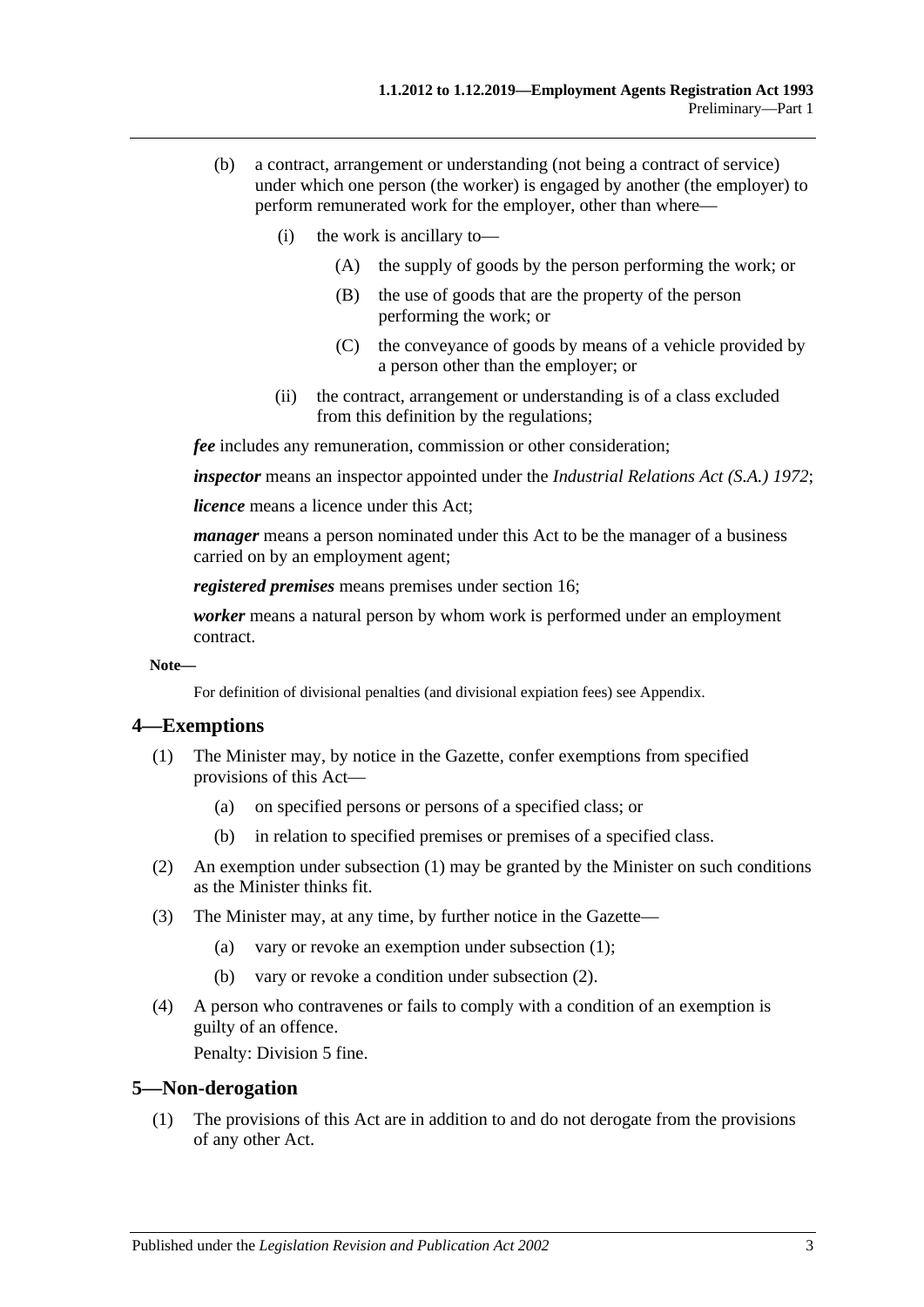(2) Except as expressly provided, this Act will not be taken to limit or derogate from any civil remedy at law or in equity.

# <span id="page-3-0"></span>**Part 2—Licensing scheme**

### <span id="page-3-1"></span>**Division 1—Licensing of agents**

### <span id="page-3-2"></span>**6—Requirement to be licensed**

A person must not—

- (a) carry on business as an employment agent; or
- (b) hold himself or herself out as an employment agent,

unless that person holds a licence under this Division.

Penalty: Division 5 fine.

### <span id="page-3-3"></span>**7—Application for a licence**

- (1) An application for a licence must—
	- (a) be made to the Director; and
	- (b) be in writing in a form approved by the Minister; and
	- (c) be accompanied by at least two character references—
		- (i) which are supplied by persons who are not disqualified under the regulations; and
		- (ii) which comply with the requirements prescribed by the regulations; and
	- (d) be accompanied by the prescribed fee.
- <span id="page-3-6"></span>(2) An applicant for a licence must furnish the Director with such further information (verified, if the Director so requires, by statutory declaration) as the Director may require.
- (3) Where an applicant is a body corporate, the applicant must furnish the Director with the name of a natural person who is a resident of the State and is to act as the manager of the business that is to be conducted in pursuance of the licence, and with such other information relating to that person as the regulations may require.
- <span id="page-3-4"></span>(4) An applicant for a licence must cause the application to be advertised in the prescribed manner.
- <span id="page-3-5"></span>(5) Any person may, within 10 days from the date on which an application is advertised pursuant to [subsection](#page-3-4) (4), lodge with the Director a written objection to the application setting out the grounds of objection (which grounds must be relevant to the matters set out in [subsection](#page-4-0) (11)).
- <span id="page-3-7"></span>(6) The Director may, on the application of an interested person, in his or her absolute discretion and subject to such conditions as the Director thinks fit, extend the period for lodging objections.
- (7) Where—
	- (a) an objection is lodged under [subsection](#page-3-5) (5); or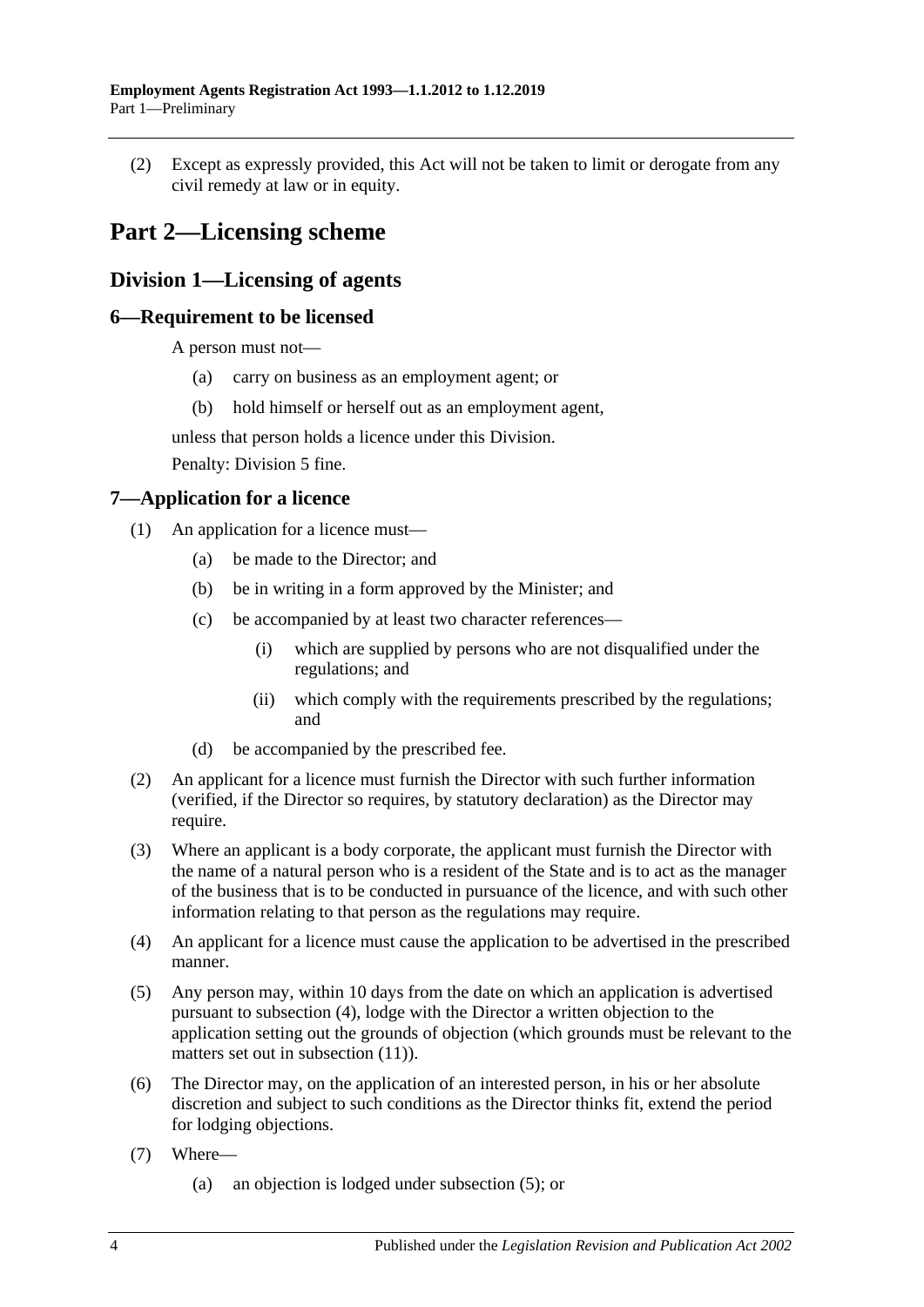(b) the Director does not propose to grant an application on the basis of documentary material alone,

the Director will conduct a hearing of the application after giving the applicant and any objector at least seven days notice of the date of the hearing.

- (8) The regulations may specify the time within which the Director should decide an application for a licence (subject to the qualification that that time will be extended by such time as the applicant may take to furnish any information under [subsection](#page-3-6) (2) and by such time (if any) as may be allowed on an extension of the period referred to in [subsection](#page-3-7) (6)).
- <span id="page-4-1"></span>(9) If the Director does not decide an application within the prescribed time, the applicant may, by notice in writing served on the Director, require the Director to determine the application within a period (being a period of not less than one month) specified by the applicant in the notice.
- (10) The Director is taken to have refused an application that is not decided within the period specified under [subsection](#page-4-1) (9).
- <span id="page-4-0"></span>(11) The Director must, subject to this Act, grant a licence to an applicant if satisfied—
	- $(a)$  that—
		- (i) in the case of an applicant who is a natural person—
			- (A) the applicant is a fit and proper person to hold a licence; and
			- (B) the applicant, or a person employed by the applicant to act as the manager of the business that is to be conducted in pursuance of the licence, has sufficient knowledge and experience for the purpose of properly operating or managing the business of an employment agent;
		- (ii) in the case of an applicant which is a body corporate—
			- (A) every person who is, in the opinion of the Director, in a position to control or influence substantially the affairs of the body corporate is a fit and proper person to exercise such control or influence in respect of a body corporate that is the holder of a licence; and
			- (B) the person nominated by the applicant to act as the manager of the business that is to be conducted in pursuance of the licence has sufficient knowledge and experience for the purpose of properly managing the business of an employment agent; and
	- (b) that the applicant has made suitable arrangements to fulfil the obligations that may arise under this Act.
- (12) Where the Director grants a licence, the licence does not come into force until the prescribed licence fee is paid.
- (13) Where the Director refuses an application for a licence, the Director must notify the applicant in writing of—
	- (a) the refusal; and
	- (b) the reasons for the refusal; and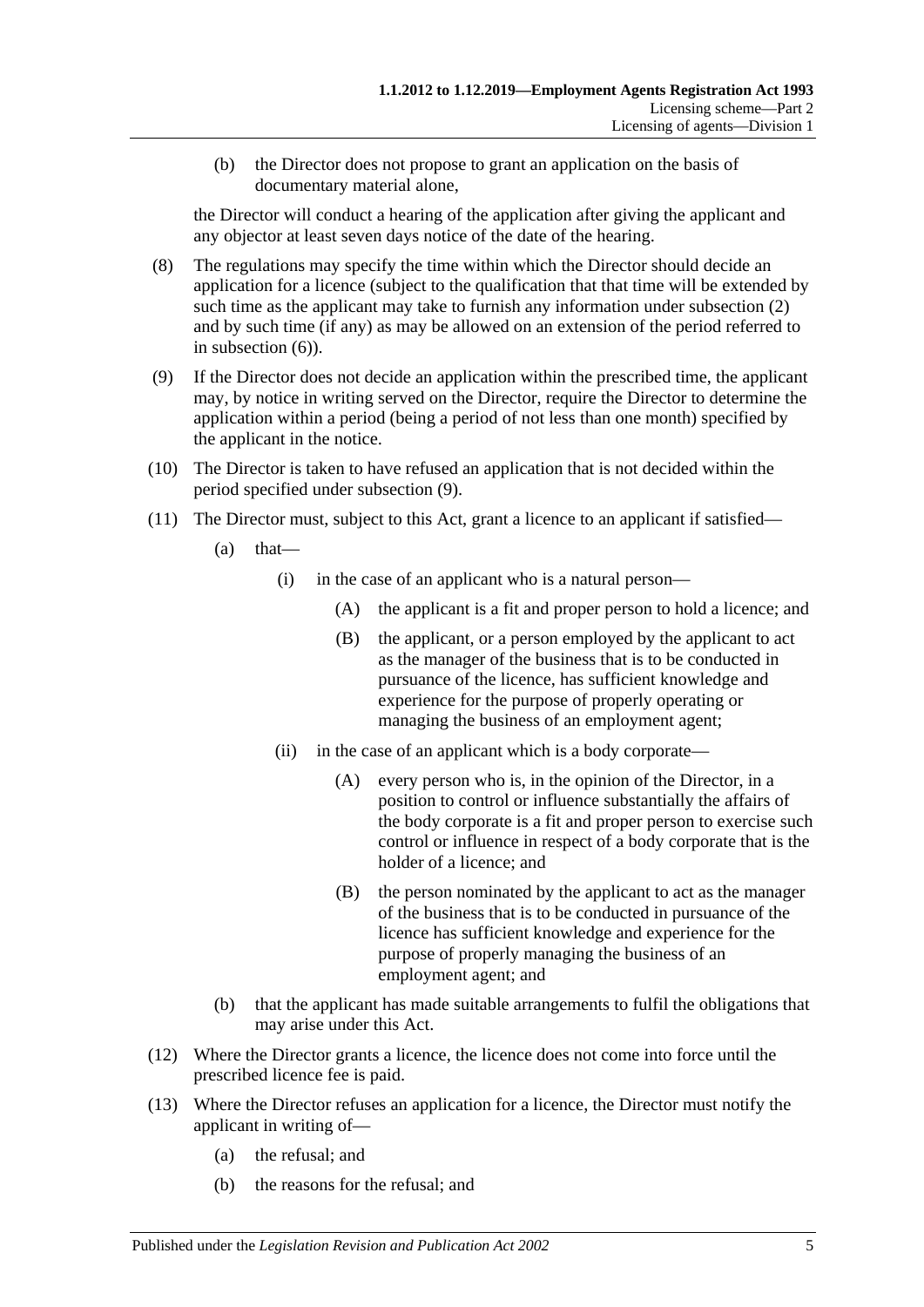(c) any appeal rights that the applicant may have under this Act.

### <span id="page-5-0"></span>**8—Term of licence**

Subject to this Act, a licence remains in force for such period (not exceeding two years) as is stated in the licence.

### <span id="page-5-1"></span>**9—Application for renewal of a licence**

- (1) An application for the renewal of a licence must—
	- (a) be made to the Director; and
	- (b) be in writing in a form approved by the Minister; and
	- (c) be accompanied by the prescribed fee.
- (2) An application for renewal must be made not less than the prescribed number of days before the date of expiry of the licence.
- (3) The Director may, in the Director's discretion, determine a late application for renewal provided that the applicant pays the prescribed late application fee.
- (4) The Director must, by notice in writing served on the applicant, give a decision on an application for the renewal of a licence before the date of expiry of the licence and, in the case of a decision refusing an application, state in the notice—
	- (a) the reasons for the refusal; and
	- (b) any appeal rights that the applicant may have under this Act.
- (5) The Director may refuse to renew a licence on any ground on which a licence may be cancelled (see [section](#page-6-2) 13).

### <span id="page-5-2"></span>**10—Licence conditions**

- (1) A licence is subject to—
	- (a) any condition prescribed by the regulations; and
	- (b) any condition imposed by the Director.
- (2) The Director may impose licence conditions with respect to such matters as are contemplated by this Act or as the Director considers necessary or expedient for the purposes of this Act.
- (3) Conditions of a licence imposed by the Director—
	- $(a)$
- (i) if imposed at the time of grant or renewal of the licence—must be included in the licence itself; or
- (ii) if imposed during the currency of the licence—must be imposed by notice in writing served on the holder of the licence; and
- (b) may be varied or revoked at any time by notice in writing served on the holder of the licence.
- (4) The holder of a licence who contravenes, or fails to comply with, a condition to the licence is guilty of an offence.

Penalty: Division 6 fine.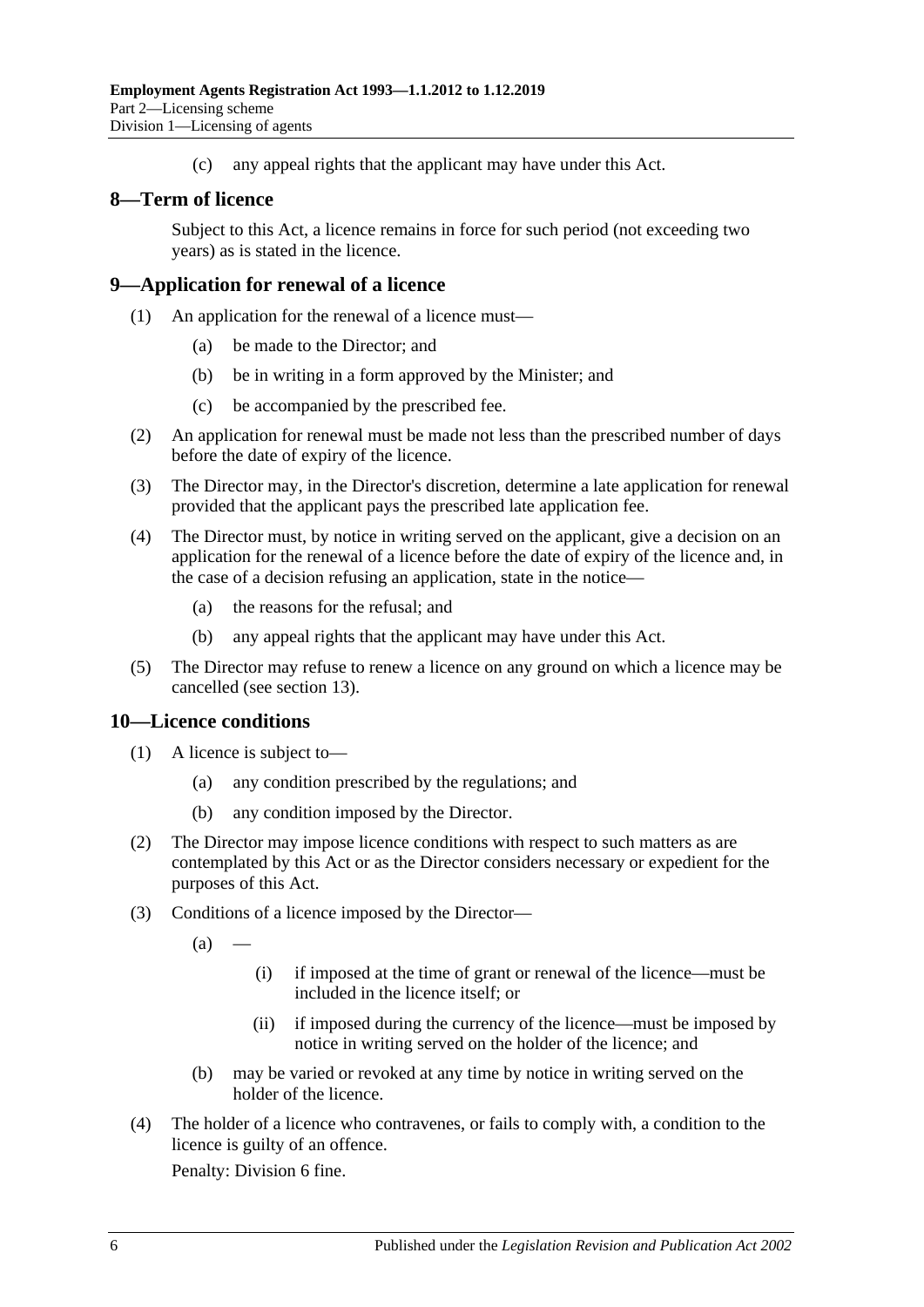### <span id="page-6-3"></span><span id="page-6-0"></span>**11—Appointment of a manager**

- (1) Where—
	- (a) the holder of a licence is not directly involved in the management of the relevant business; or
	- (b) the holder of a licence is a body corporate,

the business conducted in pursuance of the licence must be managed under the personal supervision of a natural person who is a resident of the State and is approved by the Director in accordance with this Act.

(2) If a business is not managed as required by [subsection](#page-6-3) (1) for a period exceeding 14 days, or such longer period as may be allowed by the Director, the holder of the licence is guilty of an offence.

Penalty: Division 6 fine.

### <span id="page-6-1"></span>**12—Transfer and surrender of licences**

- (1) An application may be made to the Director for the transfer of a licence.
- (2) An application for the transfer of a licence must—
	- (a) be in such manner and form as is determined by the Minister for the purposes of this section; and
	- (b) be accompanied by the prescribed fee.
- (3) An applicant must furnish the Director with such further information (verified, if the Director so requires, by statutory declaration) as the Director may require.
- (4) The Director must, on due application under this section and payment of the prescribed fee, transfer the licence to the proposed transferee if the Director is satisfied that the proposed transferee would be a suitable person to be granted a licence under this Division.
- (5) The holder of a licence may, at any time, surrender the licence, and the licence then ceases to be of force or effect.

### <span id="page-6-2"></span>**13—Cancellation of licences**

- (1) The Director may cancel a licence if satisfied, on reasonable grounds—
	- (a) that the licence has been obtained improperly; or
	- (b) that the holder of the licence has contravened, or failed to comply with, a condition of the licence; or
	- (c) that the holder of the licence has contravened, or failed to comply with, a provision of this Act; or
	- (d) that the holder of the licence is no longer a fit and proper person to hold a licence or, in the case of a body corporate, that a person who has gained or is in a position to control or influence substantially the affairs of the body corporate is not or has ceased to be a fit and proper person to exercise such control or influence in respect of a body corporate that is the holder of a licence.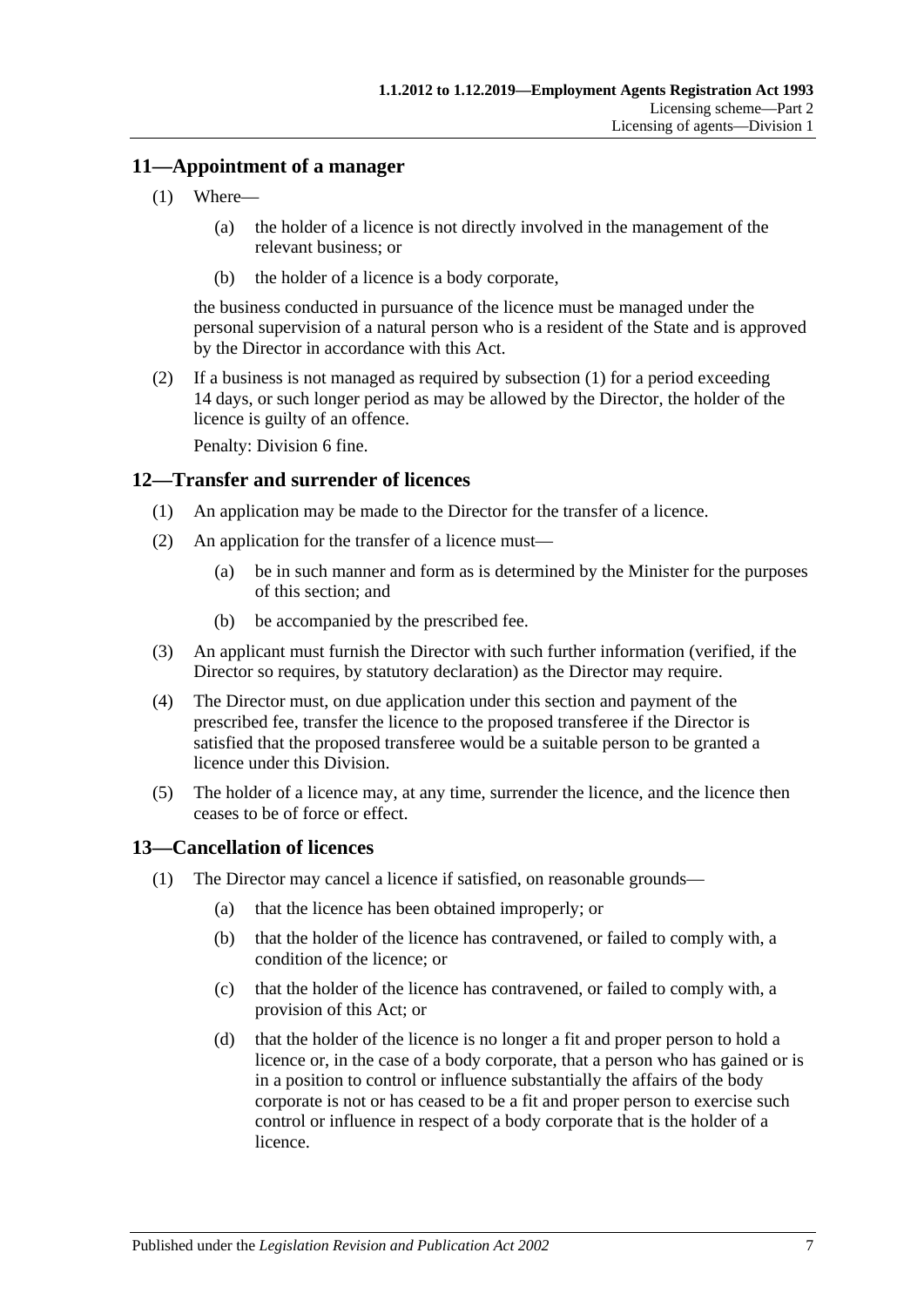- (2) Before the Director acts under this section, the Director must—
	- (a) notify the holder of the licence in writing of the proposed cancellation of the licence; and
	- (b) allow the holder of the licence at least 28 days within which to make submissions in relation to that proposed action.

### <span id="page-7-0"></span>**14—Person not entitled to fees etc if acts as agent in contravention of Division**

Where a person acts as an employment agent in contravention of a provision of this Division—

- (a) the person is not entitled to recover any fee for so acting; and
- (b) if the person has received any fee for so acting, a court convicting the person of an offence in respect of the contravention may, on the application of the prosecutor, order the person to repay the amount or value of the fee.

### <span id="page-7-1"></span>**Division 2—Licensing appeals**

### <span id="page-7-2"></span>**15—Appeal against a decision**

- (1) A right of appeal to the Magistrates Court lies against any decision of the Director under [Division 1.](#page-3-1)
- (2) An appeal must be commenced within 28 days after the appellant receives notice of the decision appealed against unless the Magistrates Court, in its discretion, allows an extension of time.
- (3) The Magistrates Court may, on the hearing of the appeal, do one or more of the following, according to the nature of the case:
	- (a) affirm, vary or quash the decision appealed against or substitute, or make in addition, any decision that the Court thinks fit;
	- (b) remit the subject matter of the appeal to the Director for further consideration;
	- (c) make any further or other order as to any other matter that the case requires.
- <span id="page-7-3"></span>(4) Where the Director or the Magistrates Court is satisfied that an appeal against a decision of the Director has been commenced or is intended, the Director or the Court may suspend the operation of the decision until the determination of the appeal.
- <span id="page-7-4"></span>(5) Without derogating from the operation of [subsection](#page-7-3) (4), if an appeal relates to a decision of the Director—
	- (a) to refuse to renew a licence; or
	- (b) to refuse to transfer a licence; or
	- (c) to cancel a licence,

the Director or the Magistrates Court may order that the licence remain in force until the determination of the appeal.

<span id="page-7-5"></span>(6) The Director or the Magistrates Court may, in acting under [subsection](#page-7-3) (4) or [\(5\),](#page-7-4) impose such conditions as the Director or Court thinks fit.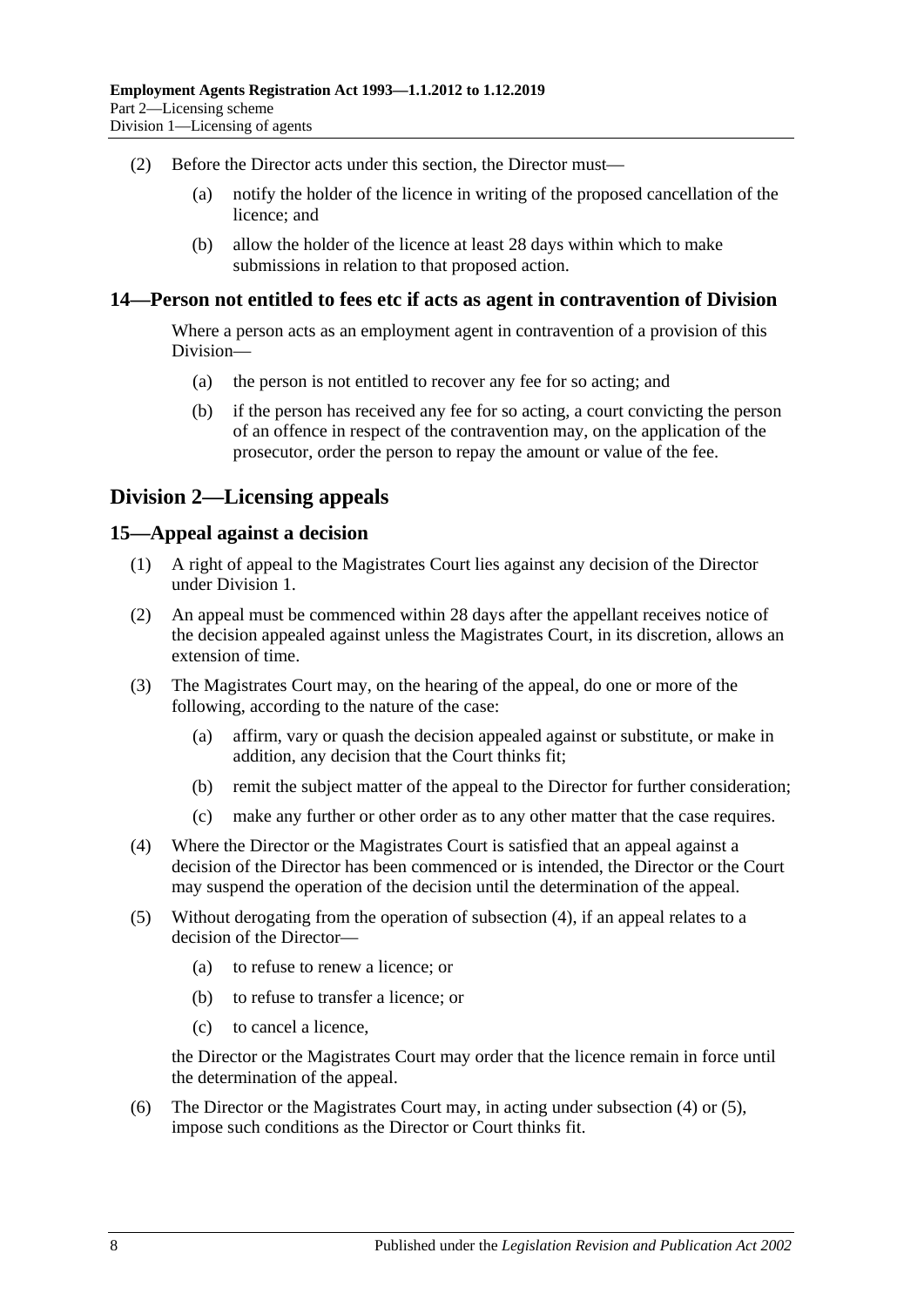- (7) If a person contravenes, or fails to comply with, a condition imposed under [subsection](#page-7-5) (6)—
	- (a) the Director or the Magistrates Court may revoke any suspension to which the condition relates; and
	- (b) the person is guilty of an offence.

Penalty: Division 6 fine.

### <span id="page-8-0"></span>**Division 3—Supplementary provisions**

### <span id="page-8-1"></span>**16—Registered premises**

(1) Subject to this section, the holder of a licence must not carry on business as an employment agent except at premises registered under this section.

Penalty: Division 7 fine.

- (2) An application for registration must be made to the Director in a form approved by the Minister.
- (3) The Director may, on application, permit an employment agent on a day, or over a period, specified by the Director, to carry on business at a place (other than the registered premises of the agent) specified by the Director.
- (4) An employment agent must, within 14 days after ceasing to carry on business at registered premises, notify the Director in writing of that fact. Penalty: Division 7 fine.

### <span id="page-8-2"></span>**17—Notice to be displayed**

A person carrying on business as an employment agent in pursuance of a licence must maintain in a conspicuous position at any registered premises a notice clearly showing—

- (a) the name of the agent as it appears in the licence or a registered business name in which the agent carries on business as an agent and of which the Director has been given prior notice in writing; and
- (b) if a manager has been appointed, the name of the manager of the business.

Penalty: Division 11 fine.

### <span id="page-8-3"></span>**18—Death of licensee**

Where the holder of a licence dies, the personal representative of the deceased, or some other person approved by the Director, is to be taken to be the holder of the licence (on the same conditions as were applicable to the former holder of the licence) as from the date of death until the expiration of six months from that date or until such later date as may be fixed by the Director.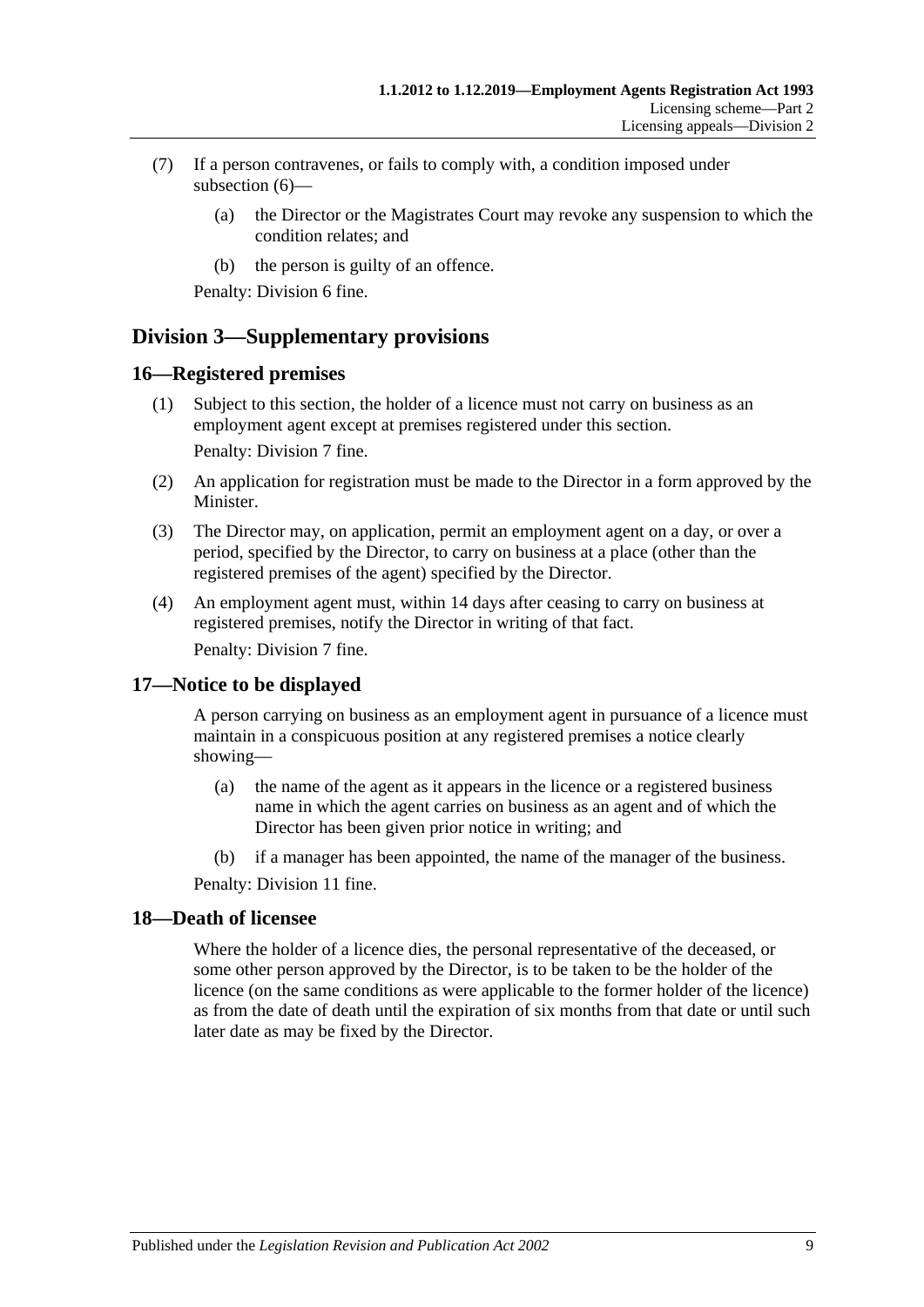# <span id="page-9-0"></span>**Part 3—Provisions applying to employment agents**

### <span id="page-9-1"></span>**19—Display of information at registered premises**

- (1) An employment agent must maintain in a conspicuous place at any registered premises a notice clearly showing the scale of fees for the time being chargeable by the agent in respect of his or her business.
- (2) A copy of the scale of fees, and a copy of any alterations to such a scale, must be lodged with the Director in accordance with the regulations.
- (3) If a preceding provision of this section is not observed, the employment agent is guilty of an offence.

Penalty: Division 6 fine.

### <span id="page-9-3"></span><span id="page-9-2"></span>**20—Responsibilities to workers**

- (1) Subject to this section, an employment agent must not demand or receive any fee from a person by virtue only of the fact that—
	- (a) the person is listed with the employment agent as a person who is seeking employment; or
	- (b) the employment agent is seeking employment for the person.
- (2) [Subsection](#page-9-3) (1) does not—
	- (a) prevent an employment agent requiring a person to pay a deposit before the employment agent begins to seek employment for the person but, if such a deposit is paid, the deposit must be held by the employment agent until—
		- (i) employment is found for the worker—in which case the deposit can be applied by the employment agent towards any fee payable by the person; or
		- (ii) the person ceases to be listed with the employment agent as a person who is seeking employment—in which case the deposit must be repaid to the person; or
		- (iii) the employment agent and the person agree to the repayment of the deposit; or
	- (b) prevent any payment of a kind authorised by the regulations.
- (3) An employment agent must not—
	- (a) charge a worker a fee which is calculated on a recurring basis;
	- (b) charge a worker a fee if the employment agent hires or engages the worker to work for the employment agent.
- (4) Where an employment agent procures employment for a person, the employment agent must ensure that the person is given (for retention by the person) a statement in the prescribed form containing the following information:
	- (a) the name and business address of the employer; and
	- (b) where the person must first attend for the purposes of the employment; and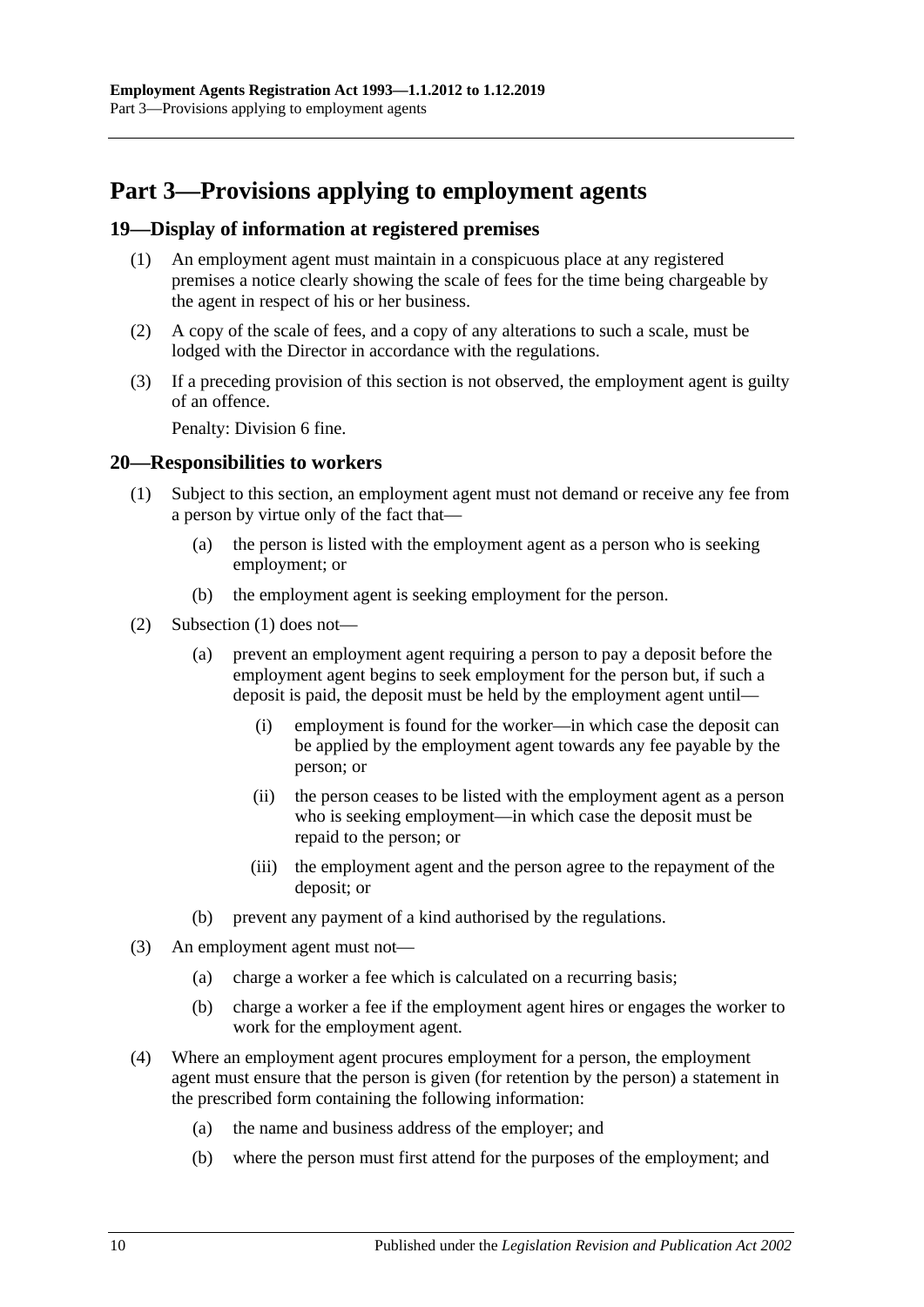- (c) whether the *[Workers Rehabilitation and Compensation Act](http://www.legislation.sa.gov.au/index.aspx?action=legref&type=act&legtitle=Workers%20Rehabilitation%20and%20Compensation%20Act%201986) 1986* will apply in relation to the person and details of any other insurance arrangements that will apply in respect of the employment (including who will be responsible for the payment of any premium); and
- (d) the arrangements (if any) that will apply for the payment of income tax; and
- (e) the name of any award that applies in relation to the employment; and
- (f) details of any occupational superannuation to which the person will be entitled; and
- (g) details of any entitlements to paid leave that will accrue during the employment; and
- (h) details of any expenses (or kinds of expenses) which will be reimbursed or otherwise paid for by the employer.
- (5) If a preceding provision of this section is not observed, the employment agent is guilty of an offence.

Penalty: Division 6 fine.

### <span id="page-10-1"></span><span id="page-10-0"></span>**21—Responsibilities to employers**

- (1) Subject to this section, an employment agent must not demand or receive any fee from a person in respect of seeking or obtaining another to work for the person unless—
	- (a) the worker (or prospective worker) has made contact with the person about that employment; or
	- (b) the fee is payable pursuant to a written agreement between the person and the employment agent.
- (2) [Subsection](#page-10-1) (1) does not—
	- (a) prevent an employment agent requiring a person to pay a deposit before the employment agent begins the search for a worker but, if such a deposit is paid, the deposit must be held by the employment agent until—
		- (i) a fee becomes chargeable under [subsection](#page-10-1) (1); or
		- (ii) the person ceases to be listed with the employment agent as a person who is seeking a worker—in which case the deposit must be applied towards any fee payable by the person to the employment agent, or otherwise paid in accordance with a written agreement between the person and the employment agent; or
		- (iii) the employment agent and the person agree on the repayment of the deposit; or
	- (b) prevent any payment of a kind authorised by the regulations.
- (3) An employment agent must not charge an employer a fee which exceeds the rate of payment set out in the scale of fees displayed at the agent's registered premises and applicable to the particular case.
- (4) If a preceding provision of this section is not observed, the employment agent is guilty of an offence.

Penalty: Division 6 fine.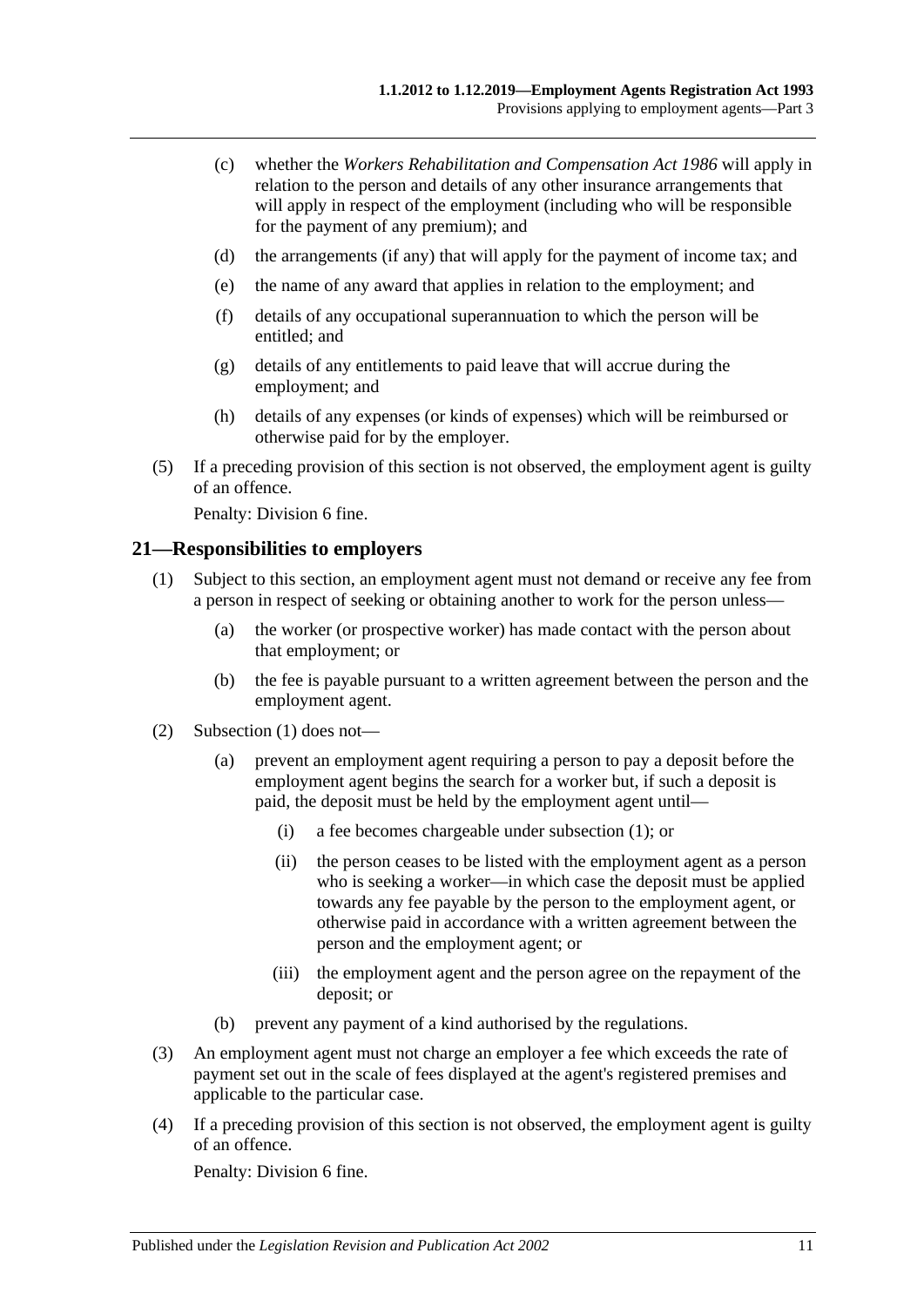### <span id="page-11-3"></span><span id="page-11-0"></span>**22—Records etc to be kept**

- (1) An employment agent must keep or cause to be kept fully and correctly a record system which contains—
	- (a) the name of each client of the agent's business; and
	- (b) details of any deposit paid to the employment agent; and
	- (c) prescribed information as to any employment arranged by or through the employment agent; and
	- (d) details of any fee paid to the agent in connection with the hiring or engagement of any worker; and
	- (e) such other information as may be prescribed by the regulations.
- <span id="page-11-4"></span>(2) An employment agent must keep such other prescribed records, accounts and documents in relation to his or her functions as an employment agent.
- (3) An employment agent must cause the records, accounts and documents required under [subsection](#page-11-3) (1) and [\(2\)](#page-11-4) to be kept on his or her registered premises for the period of one year after their making.
- (4) If a preceding provision of this section is not observed, the employment agent is guilty of an offence.

Penalty: Division 7 fine.

## <span id="page-11-1"></span>**Part 4—Miscellaneous**

### <span id="page-11-2"></span>**23—Inspections**

- (1) An inspector may, for any purpose connected with the administration or enforcement of this Act—
	- (a) at any reasonable time enter and inspect premises;
	- (b) require any person to produce any records, accounts or documents relating to the business of an employment agent;
	- (c) examine, copy and take extracts from any records, accounts or documents so produced;
	- (d) require a person who the inspector reasonably suspects has committed an offence against this Act to state the person's full name and usual place of residence;
	- (e) require a person who the inspector reasonably suspects has knowledge concerning any matter relating to the administration of this Act to answer questions in relation to those matters;
	- (f) require a person holding or required to hold a licence under this Act to produce the licence for inspection.
- (2) In the exercise of powers under this section an inspector may be assisted by such persons as may be reasonable in the circumstances.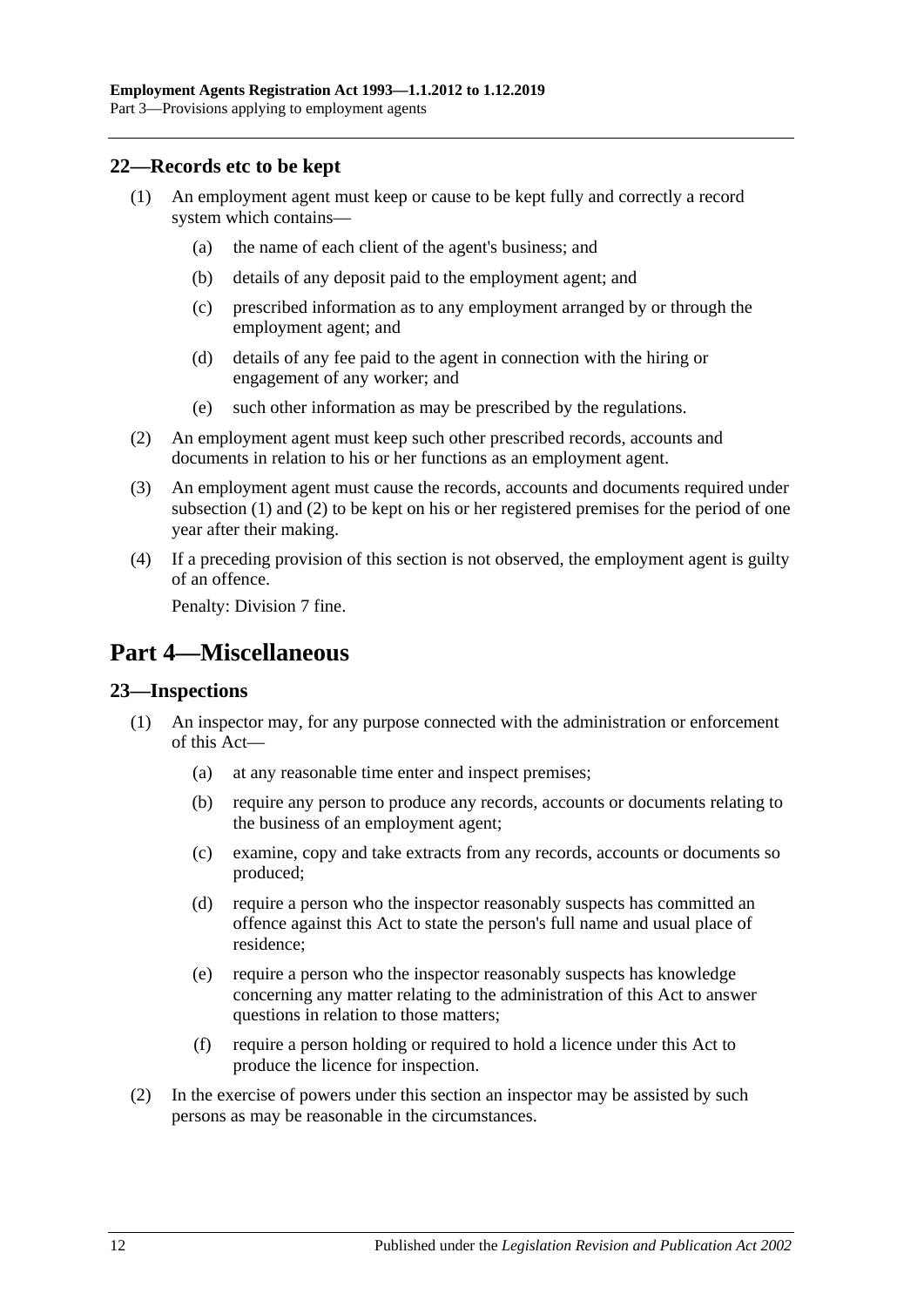- (3) The person in charge of premises at the relevant time must give to an inspector or a person assisting an inspector such assistance and provide such facilities as are necessary to enable the powers conferred by this section to be exercised. Penalty: Division 6 fine.
- (4) Subject to [subsection](#page-12-2) (5), a person who—
	- (a) without reasonable excuse, hinders or obstructs an inspector, or a person assisting an inspector, in the exercise of powers conferred by this section; or
	- (b) uses abusive, threatening or insulting language to an inspector, or a person assisting an inspector; or
	- (c) without reasonable excuse, refuses or fails to comply with a requirement or direction of an inspector; or
	- (d) without reasonable excuse, fails to answer, to the best of the person's knowledge, information and belief, a question put by an inspector; or
	- (e) falsely represents, by words or conduct, that he or she is an inspector,

is guilty of an offence.

Penalty: Division 6 fine.

- <span id="page-12-2"></span>(5) A person is not required to answer a question put by an inspector, or to produce a document, if the answer, or the contents of the document, would tend to incriminate him or her of an offence.
- (6) An inspector, or a person assisting an inspector, who—
	- (a) addresses offensive language to any other person; or
	- (b) without lawful authority hinders or obstructs or uses or threatens to use force in relation to any other person,

is guilty of an offence.

Penalty: Division 6 fine.

### <span id="page-12-0"></span>**24—Prohibition against assisting a person falsely to pretend to be an employment agent etc**

No person (whether licensed under this Act or not) must supply or lend any document or form or provide any other assistance to another person for the purpose of enabling that other person falsely to pretend to be a licensed employment agent, or a person who, in the course of a business, performs any of the functions of an employment agent.

Penalty: Division 9 fine.

### <span id="page-12-1"></span>**25—Liability of agents for acts or omissions of employees etc**

For the purposes of this Act, an act or omission of a person employed by an employment agent (whether under a contract of service or otherwise) will be taken to be an act or omission of the employment agent unless the employment agent proves that the person was not acting in the course of the employment.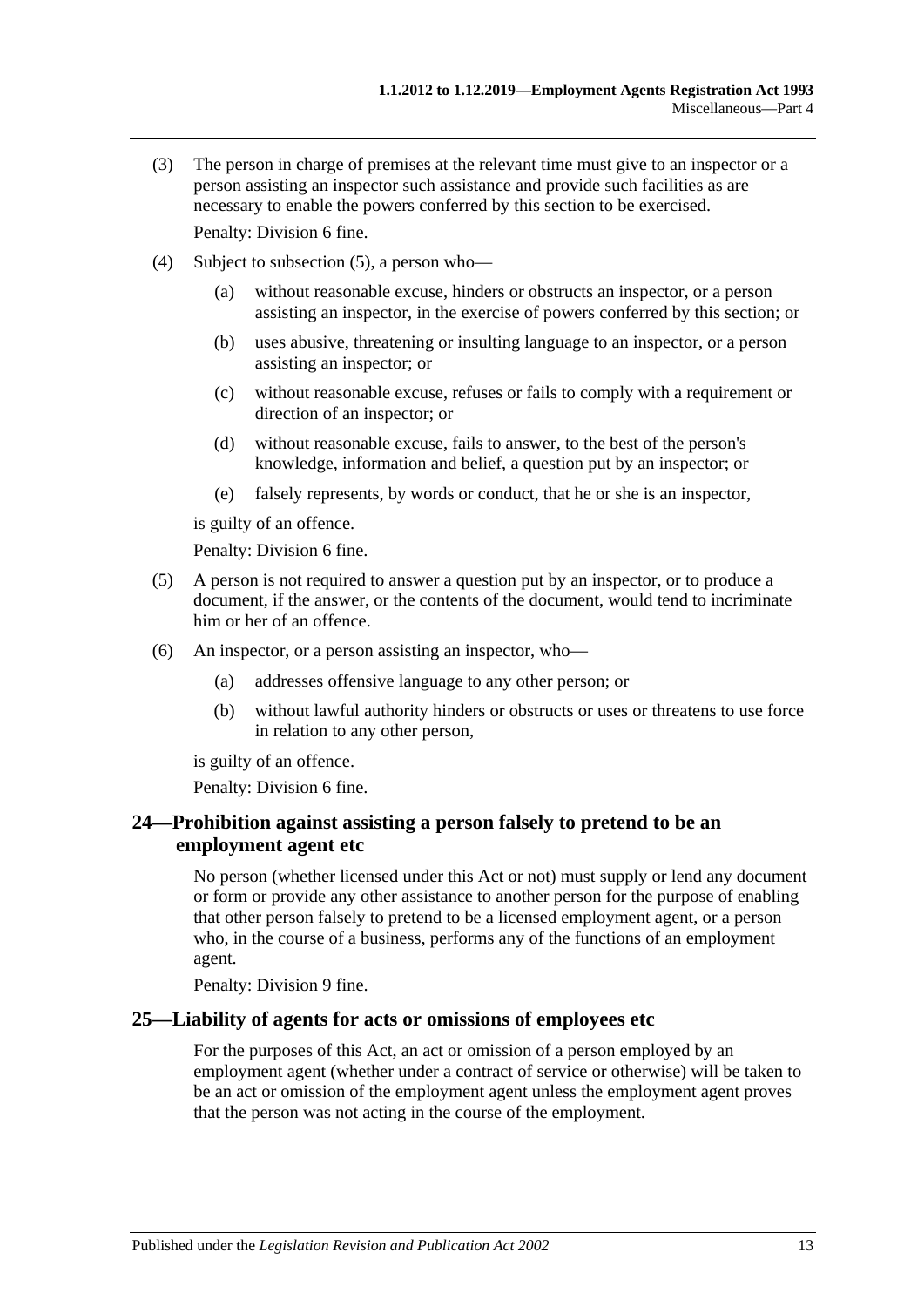### <span id="page-13-0"></span>**26—False or misleading information**

A person must not, in furnishing any information required under this Act, make a statement that is false or misleading in a material particular. Penalty: Division 6 fine.

### <span id="page-13-1"></span>**28—Commencement of prosecutions**

- (1) Proceedings for an offence against this Act must be commenced within three years after the date on which the offence is alleged to have been committed.
- (2) Proceedings for an offence against this Act must not be commenced by a person other than the Director or an inspector except with the consent of the Minister.
- (3) An apparently genuine document purporting to be a certificate of the Minister certifying that the Minister has consented to the commencement of proceedings for an offence against this Act will, in the absence of proof to the contrary, be accepted as proof of the matter so certified.

### <span id="page-13-4"></span><span id="page-13-2"></span>**29—Delegation by Director**

- (1) The Director may, by instrument in writing, delegate to any person engaged in the administration of this Act any of his or her powers or functions under this Act.
- (2) A delegation under [subsection](#page-13-4) (1)—
	- (a) is revocable at will; and
	- (b) does not prevent the Director from acting personally in any matter.
- (3) An apparently genuine document purporting to be a certificate of the Director containing particulars of a delegation under this section will, in the absence of proof to the contrary, be accepted as proof of those particulars.

### <span id="page-13-5"></span><span id="page-13-3"></span>**30—Regulations**

- (1) The Governor may make such regulations as are contemplated by this Act or as are necessary or expedient for the purposes of this Act.
- (2) Without limiting the generality of [subsection](#page-13-5) (1), those regulations may—
	- (a) exempt, either absolutely or subject to prescribed limitations or conditions, any person or premises, or classes of persons or premises, from this Act or specified provisions of this Act;
	- (b) provide for and prescribe the form of any notice under this Act;
	- (c) provide the manner in which any notice may or must be given;
	- (d) provide for and regulate the display of licences and notices at any premises;
	- (e) require the provision of returns and other forms of information to the Director by employment agents;
	- (f) require the provision of information to persons who deal with employment agents;
	- (g) prescribe fees for the purposes of this Act (including annual fees payable by the holders of licences under this Act);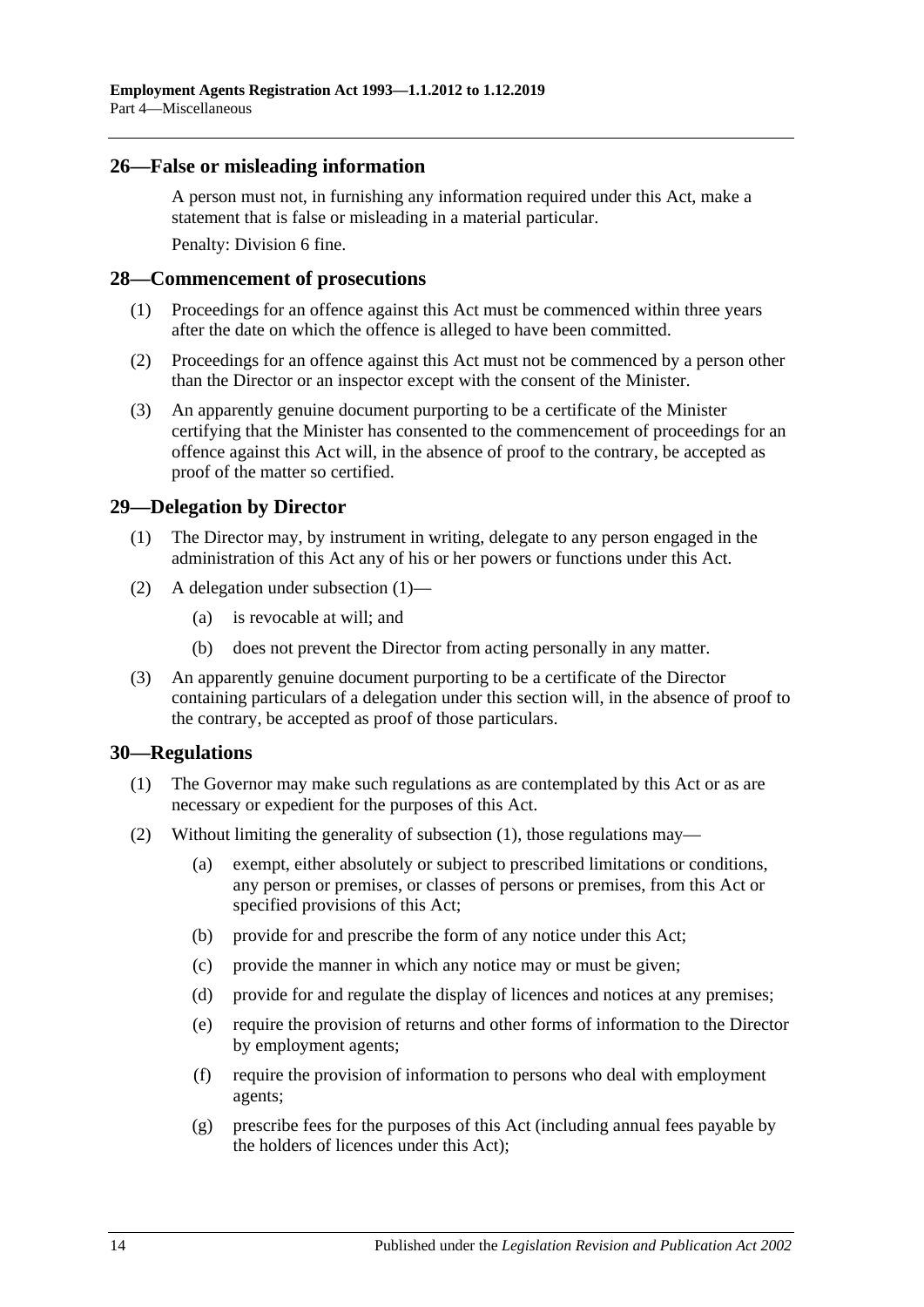- (h) prescribe penalties, not exceeding a division 7 fine, for breach of, or non-compliance with, any regulation.
- (3) Any regulations made under this Act may be of a general or limited application and may vary according to the persons or classes of persons, the times, the places or the circumstances to which they are expressed to apply.

### <span id="page-14-0"></span>**31—Transitional provisions**

- (2) On the repeal of the *[Employees Registry Offices Act](http://www.legislation.sa.gov.au/index.aspx?action=legref&type=act&legtitle=Employees%20Registry%20Offices%20Act%201915) 1915*
	- (a) a licensee under that Act will be taken to be the holder of a licence under this Act (and the Director must issue an appropriate licence to that licensee); and
	- (b) licensed premises under that Act will be taken to be registered premises under this Act; and
	- (c) a person holding an appointment as a manager under that Act will be taken to be approved as a manager under this Act.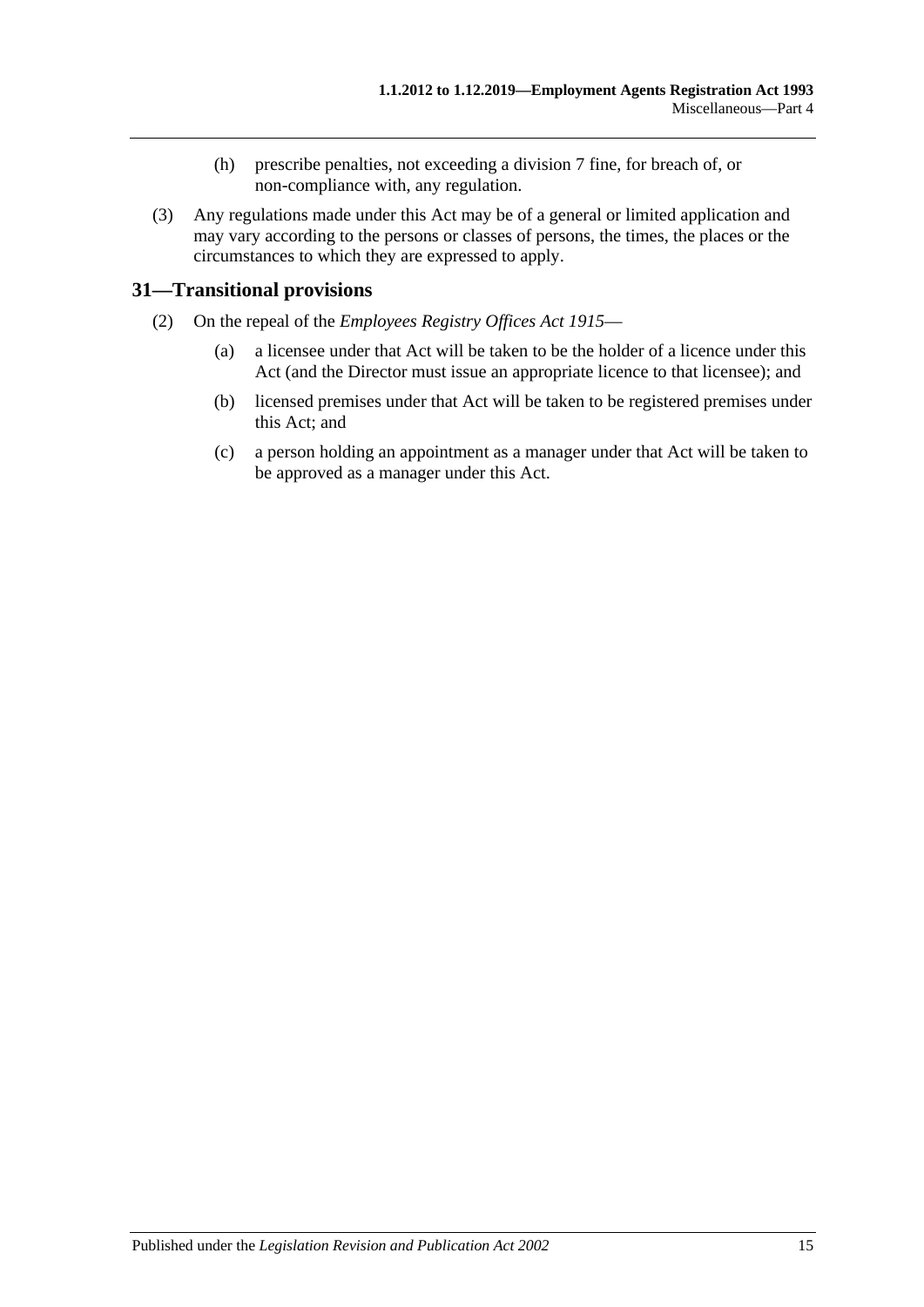# <span id="page-15-0"></span>**Legislative history**

### **Notes**

- Amendments of this version that are uncommenced are not incorporated into the text.
- For further information relating to the Act and subordinate legislation made under the Act see the Index of South Australian Statutes or www.legislation.sa.gov.au.

### **Legislation repealed by principal Act**

The *Employment Agents Registration Act 1993* repealed the following:

*Employees Registry Offices Act 1915*

### **Principal Act and amendments**

|  | New entries appear in bold. |  |
|--|-----------------------------|--|
|  |                             |  |

| Year No |      | Title                                                        | Assent    | Commencement                                                |
|---------|------|--------------------------------------------------------------|-----------|-------------------------------------------------------------|
| 1993    | -69  | <b>Employment Agents Registration</b><br>Act 1993            | 9.9.1993  | $9.9.1995$ (s $7(5)$ Acts Interpretation<br>Act 1915)       |
| 2011 36 |      | <b>Statutes Amendment (Directors'</b><br>Liability) Act 2011 | 22.9.2011 | Pt 9 (s 11)-1.1.2012 ( <i>Gazette</i><br>15.12.2011 p4988)  |
| 2019    | - 14 | Statutes Amendment (SACAT)<br>Act 2019                       | 11.7.2019 | Pt 10 (ss 73 to 77)-2.12.2019 (Gazette<br>21.11.2019 p3928) |

### **Provisions amended**

New entries appear in bold.

Entries that relate to provisions that have been deleted appear in italics.

| Provision       | How varied                                                            | Commencement |
|-----------------|-----------------------------------------------------------------------|--------------|
| Long title      | amended under Legislation Revision and<br><b>Publication Act 2002</b> |              |
| Pt1             |                                                                       |              |
| s <sub>2</sub>  | omitted under Legislation Revision and<br><b>Publication Act 2002</b> |              |
| Pt 4            |                                                                       |              |
| s <sub>27</sub> | deleted by 36/2011 s 11                                               | 1.1.2012     |
| s 31            |                                                                       |              |
| $s \, 3I(1)$    | omitted under Legislation Revision and<br><b>Publication Act 2002</b> |              |